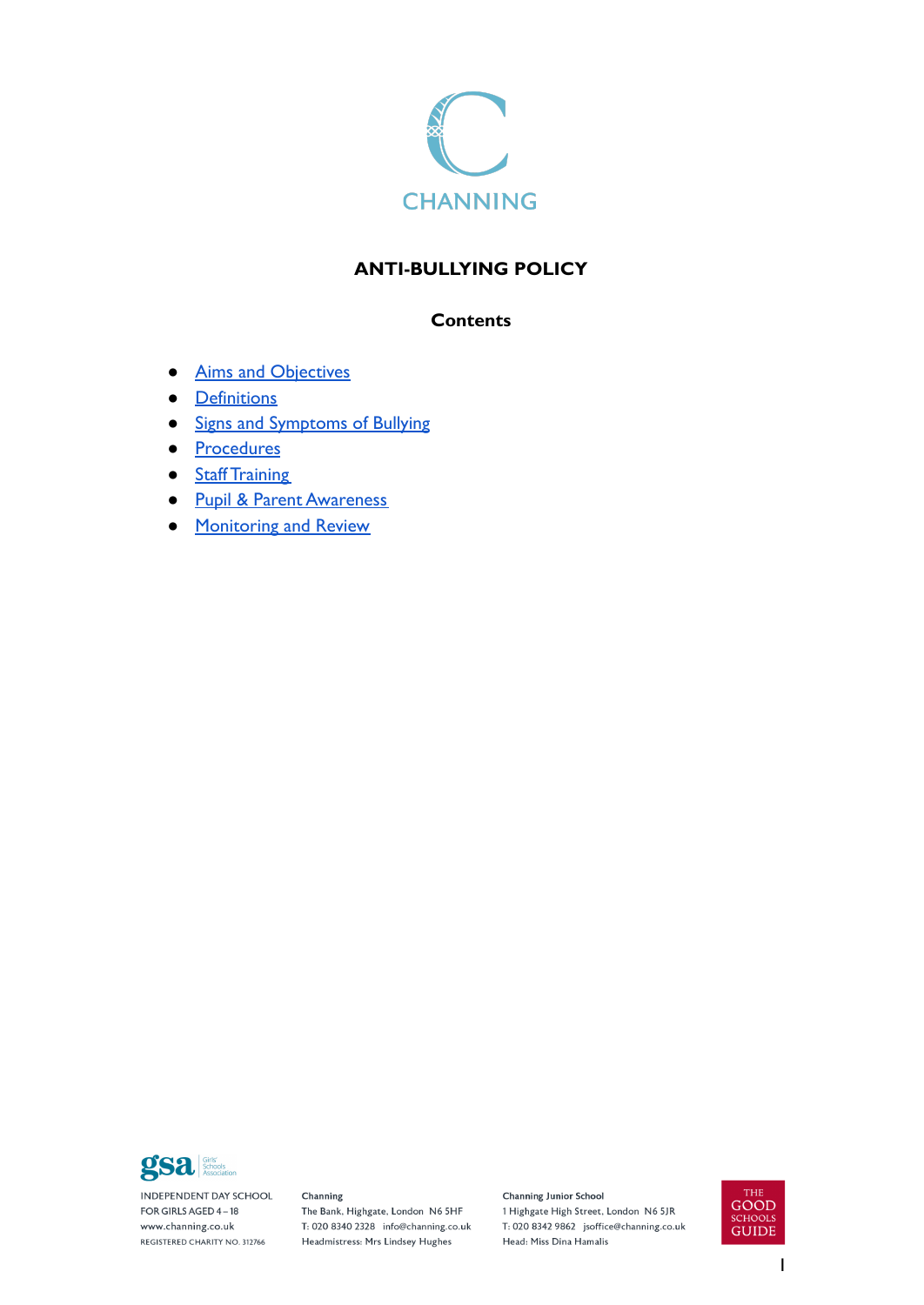# <span id="page-1-0"></span>**Aims and Objectives**

Our aim is to ensure that bullying at Channing is prevented in so far as reasonably practicable as a result of our effective anti-bullying strategy.When developing our strategy, we referred to: [Preventing and tackling bullying - GOV.UK \(2017\)](https://www.gov.uk/government/publications/preventing-and-tackling-bullying) (and [Cyberbullying:Advice for headteachers](https://assets.publishing.service.gov.uk/government/uploads/system/uploads/attachment_data/file/1069987/Cyberbullying_Advice_for_Headteachers_and_School_Staff_121114.pdf) [and school staff \(2014\)](https://assets.publishing.service.gov.uk/government/uploads/system/uploads/attachment_data/file/1069987/Cyberbullying_Advice_for_Headteachers_and_School_Staff_121114.pdf)

The School's ethos is founded on Unitarian principles to create a community based on the principles of mutual respect and inclusivity as outlined in The Channing Promise agreed by staff and girls. We are committed to providing a caring, friendly and safe environment for all of our pupils so they can learn in a safe and secure atmosphere. All staff are aware that bullying can cause psychological damage and that when a child or young adult is suffering or likely to suffer significant harm, then the Safeguarding and Child Protection procedures need to be followed.

### The Channing Promise

The Channing Promise was developed by the girls themselves, for every member of the school, including Governors, teachers, pupils and support staff, to ensure the school remains a happy and positive place to be.

We promise to…

- treat everyone within the Channing community with respect and kindness.
- think of others and be aware of their feelings.
- create a positive and supportive environment where we have the freedom to act, think and be heard.
- make the most of the opportunities we are given with a positive and appreciative attitude.
- treat all people fairly.

It is the responsibility of all members of the school community to be alert to the signs of bullying, to express their disapproval of bullying and to report it to staff or parents whenever it is encountered.

As a school, we take bullying seriously and are aware of the harm and potential harm that can ensue from bullying. There are criminal laws which apply to harassment and bullying behaviour and some bullying could constitute a safeguarding or child protection offence. A bullying incident will be treated as a child protection concern when there is reasonable cause to suspect that a child is suffering or likely to significantly harm.

Girls and parents will be assured that they will be supported immediately when bullying is reported.Victims, onlookers and parents are encouraged to talk to staff in complete confidence and to do so at the earliest opportunity.



**INDEPENDENT DAY SCHOOL** FOR GIRLS AGED 4-18 www.channing.co.uk **REGISTERED CHARITY NO. 312766** 

Channing The Bank, Highgate, London N6 5HF T: 020 8340 2328 info@channing.co.uk Headmistress: Mrs Lindsey Hughes

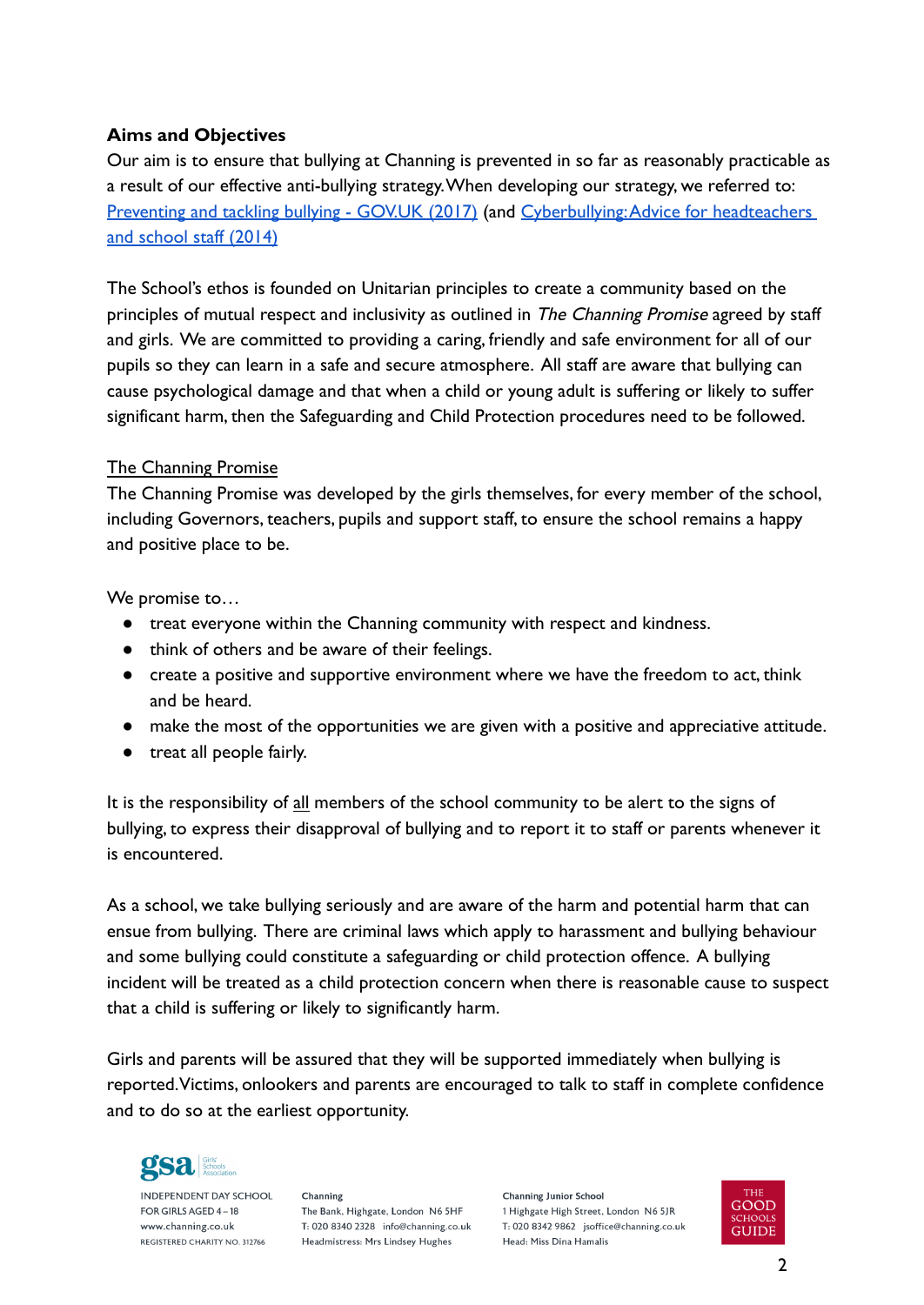Serious bullying may be regarded as peer on peer abuse and may also include sexual violence, sexual harassment, physical abuse, initiating or hazing (initiation ceremonies) type violence.

### <span id="page-2-0"></span>**Definitions**

Bullying intentionally hurts another pupil or group of pupils physically or emotionally and includes all acts or words that show deliberately cruel behaviour towards others. It can be repeated over time. It can be motivated by prejudice against particular groups, for example, on grounds of race, religion, culture, sex, gender, homophobia, special educational needs and disability, or because a child is adopted or is a carer. It may occur directly or through cyber-technology (social websites, mobile phones, text messages, photographs and email). Both physical and emotional bullying may cause psychological damage.

Aspects of bullying can be:

| Emotional         | being unfriendly, excluding, tormenting (e.g. hiding books)               |
|-------------------|---------------------------------------------------------------------------|
| Physical          | pushing, kicking, hitting, punching or any use of violence                |
| Verbal            | name calling, sarcasm, spreading rumours, teasing, banter                 |
| Racist            | racial taunts, graffiti, gestures                                         |
| Sexual/sexist     | unwanted physical contact or sexually abusive comments, graffiti, sexting |
| Homophobic        | because of, or focussing on the issue of sexuality                        |
| Transphobic       | because of, or focussing on the issue of sexuality                        |
| Background        | related to social class or family context (e.g. adopted child)            |
| Religious         | related to religion                                                       |
| Cultural          | related to culture                                                        |
| <b>SEN</b>        | related to Special Educational Needs                                      |
| <b>Disability</b> | related to disabilities                                                   |
| Cyber             | all areas of internet, such as email and internet chat room misuse        |
|                   | (sexting), websites, mobile threats by text messaging and nuisance calls, |
|                   | misuse of associated technology, <i>i.e.</i> camera and phone facilities. |

Staff should be aware of the importance of making clear, that sexual violence and harassment is not acceptable and will not be tolerated. They should not be dismissive of allegations of sexual violence or harassment and they should challenge potential criminal behaviours, e.g. touching or grabbing vociferously. It is important that staff are aware that sexual violence and harassment does happen and that children can abuse their peers in this way.There needs to be a zero tolerance approach to this. For further information: [Sexual violence and sexual harassment](https://assets.publishing.service.gov.uk/government/uploads/system/uploads/attachment_data/file/1014224/Sexual_violence_and_sexual_harassment_between_children_in_schools_and_colleges.pdf) [between children in schools and colleges](https://assets.publishing.service.gov.uk/government/uploads/system/uploads/attachment_data/file/1014224/Sexual_violence_and_sexual_harassment_between_children_in_schools_and_colleges.pdf)

### <span id="page-2-1"></span>**Signs and Symptoms of Bullying**

Pupils who are being bullied may show changes in behaviour, such as becoming shy and nervous, feigning illness, taking unusual absences or clinging to adults.There may be evidence of changes



**INDEPENDENT DAY SCHOOL** FOR GIRLS AGED 4-18 www.channing.co.uk **REGISTERED CHARITY NO. 312766** 

Channing The Bank, Highgate, London N6 5HF T: 020 8340 2328 info@channing.co.uk Headmistress: Mrs Lindsey Hughes

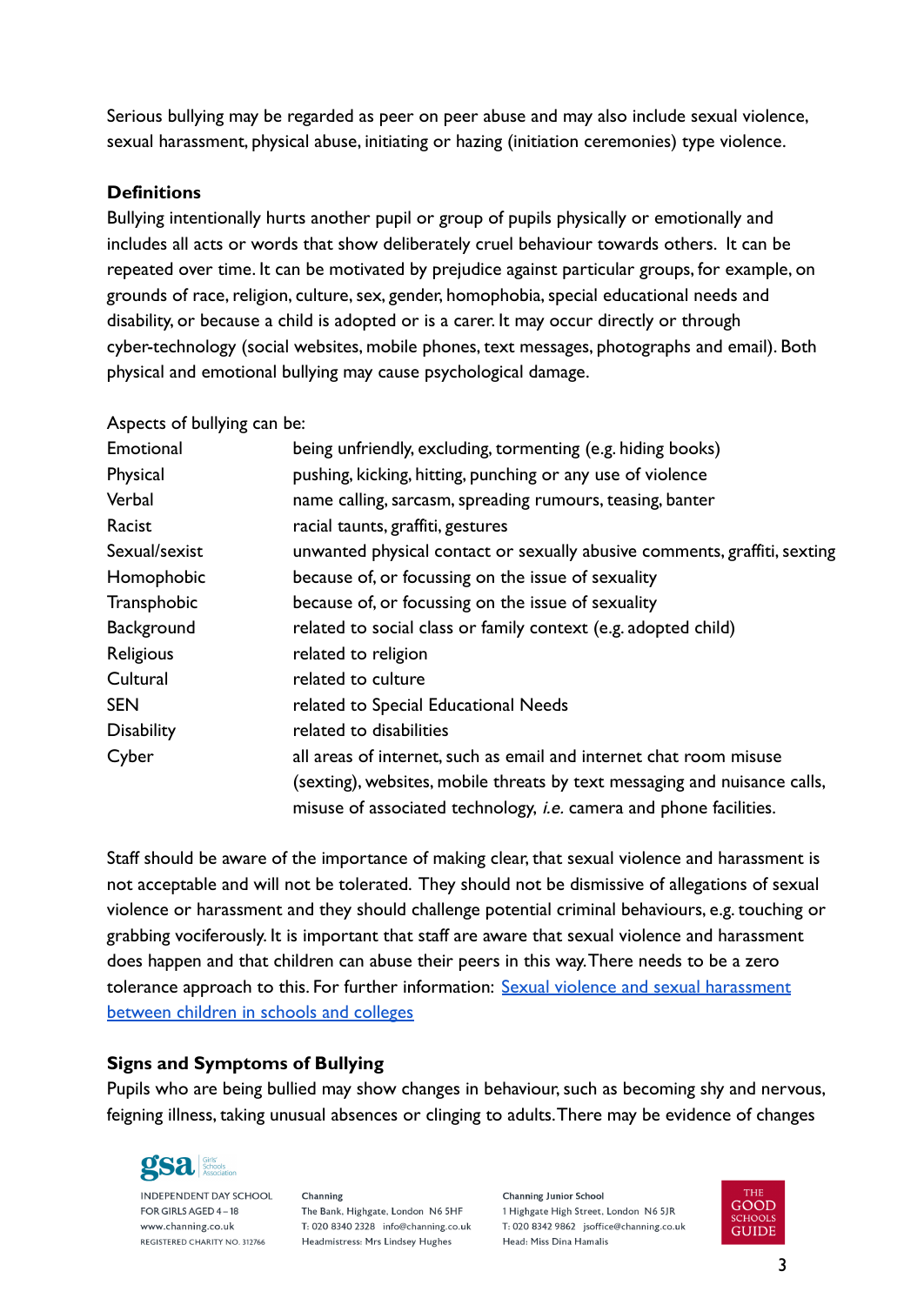in work patterns, lack of concentration or truanting from school.These signs and behaviours could indicate other problems, but bullying should be considered a possibility and should be investigated.

Pupils are encouraged to report bullying to a member of staff in School. Awareness of staff is raised through training and the School takes action to reduce the risk of bullying at times and places where it is most likely to occur.

### <span id="page-3-0"></span>**Procedures**

All allegations or suspicions of bullying are treated seriously. Every effort will be made to provide prompt, immediate, sensitive and effective support.

- If bullying is suspected or reported, the incident will be dealt with immediately by the member of staff who has been approached.
- A clear and comprehensive account of the incident will be recorded and shared with the Head of KS/Head of Year and the Deputy Head in the Junior School or Senior School respectively.
- This staff member and/or Deputy Head will interview all concerned and will record the incident and other actions.
- Parents may be informed if the incident is deemed to be bullying and they may be asked to come to a meeting to discuss the problem.
- The bullying behaviour or threats of bullying will be investigated and the bullying stopped quickly.
- An attempt will be made to help the bully/bullies change their behaviour and support will be provided for the victim. Pupil wellbeing is paramount.
- The bully/bullies may be asked to apologise.
- Other consequences as appropriate may take place as outlined in the Behaviour and Sanctions Policy. In serious cases, detentions, suspension or even exclusion will be considered.Any sanctions against the bully(ies) will be determined by the Headmistress and the Deputy in the Senior School/ the Head of Junior School and the Deputy in the Junior School.
- When required the Deputy Head in the Junior School or Senior School as appropriate, will report a bullying issue including cyberbullying and bullying outside of school, to external agencies such as Social Services or the Police.
- If possible, the pupils will be reconciled.
- After the incident(s) have been investigated and dealt with, each case will be monitored to ensure repeated bullying does not take place.
- We closely monitor the impact on bullying on individual pupils to ensure that a holistic picture is maintained between different aspects of the school's provision including teaching and extra-curricular activities.



**INDEPENDENT DAY SCHOOL** FOR GIRLS AGED 4-18 www.channing.co.uk **REGISTERED CHARITY NO. 312766** 

Channing The Bank, Highgate, London N6 5HF T: 020 8340 2328 info@channing.co.uk Headmistress: Mrs Lindsey Hughes